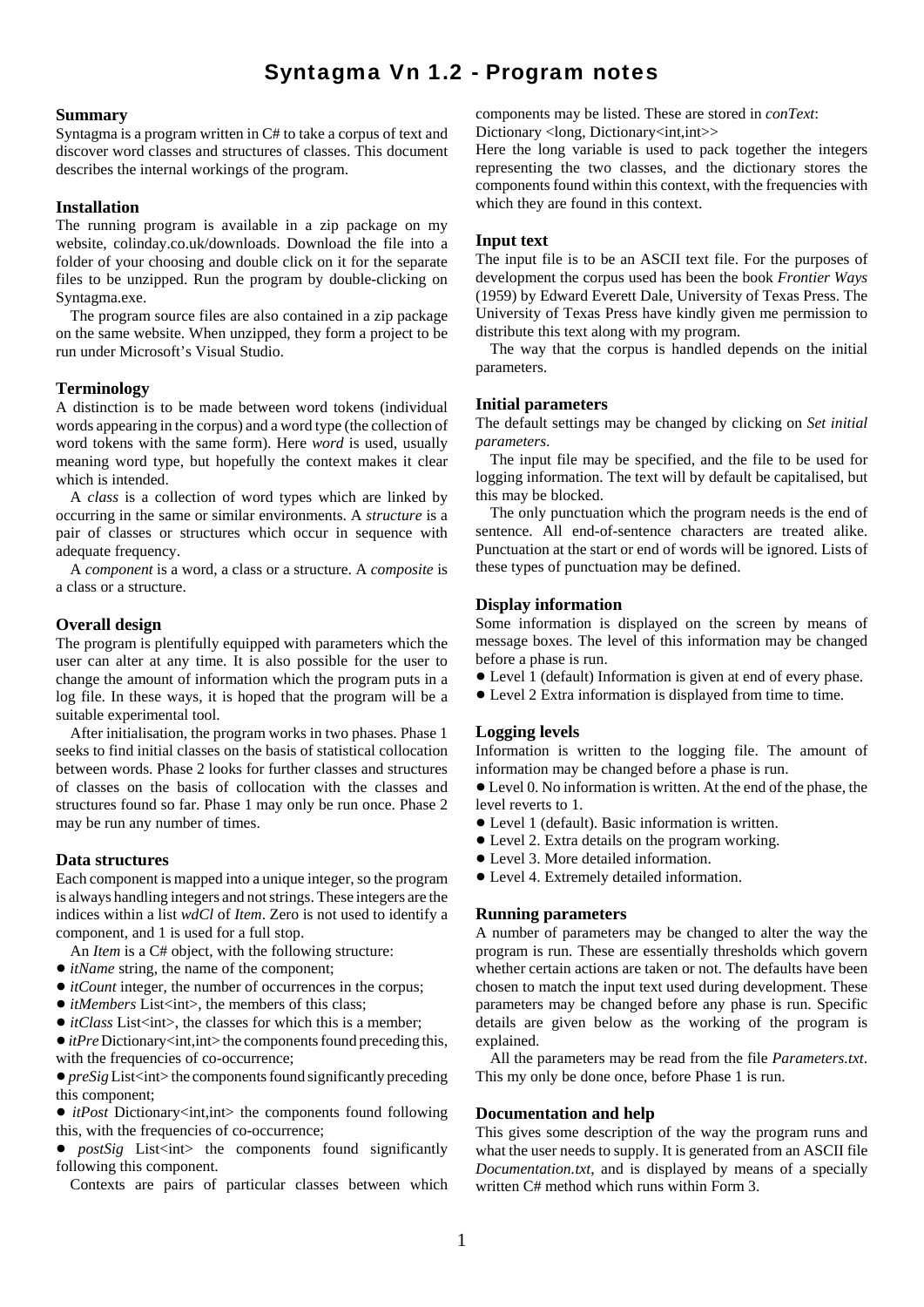## **Phase 1**

Phase 1 may only be run once. Initial parameters are activated. The purpose of Phase 1 is to find 'seed classes', usually involving those few words which occur very frequently. These classes can then be used to make a way into discovering other classes in view of collocations with the seed classes.

#### **Reading the corpus** (Method *readCorpus*)

The input file is read line by line. Ends of lines are treated as spaces. Words are transformed into unique integers by means of a temporary dictionary, and an item created for each word type. The dictionary is not needed after the text has been read, as the string form of each word is stored in the corresponding *Item*.

The words are assembled into sentences, each sentence beginning and ending with a full stop (*Item* number 1). This means that each word has a preceding and a following neighbour.

#### **Collocations** (Method *countCollocations*)

The collocations (co-occurrences) of words are counted. This involves processing all the sentences, and recording for each word in the *itPre* and *itPost* parts of its *Item* the words found immediately before and after it, with the number of such occurrences. The number of times each word occurs is also counted, and stored in *itCount* within *Item*.

#### **Significant collocations** (Method *findSignificances*)

Each word is compared with every other word to see whether the collocations between them are significant.

Let the total number of word in the corpus be C and the number of occurrences of word  $A$  be  $N_a$  and that of word  $B$  be  $N<sub>b</sub>$ . Then the probability of finding word A at a particular location in the corpus is  $N_a/C$ . Similarly the probability of finding word B at a particular location is  $N_b/C$ . The probability of finding A followed by B at a particular location is  $(N_a/C)$  \*  $(N_b/C)$ . However, there are C locations at which this might happen. So we may say that the most likely number of times we may find this collocation is  $N_a * N_b/C$ . Let us call this value M.

The distribution of words in the corpus is considered to exhibit the Poisson distribution. For such a distribution, the expected or mean value (M here) is the same as the variance, which is the square of the standard deviation. So if we want to know how many standard deviations x is from the mean, this is given by  $(x - M) / sqrt(M)$ .

A test is made on all the *itPre* and *itPost* lists of all words (method *itemSignifs*). Taking the *itPre* lists, if two words have the same word in the lists at least Parameter 2 times, and if there are at least Parameter 1 standard deviations of significance for these collocations, then the word is added to the appropriate *preSig* list. The corresponding action is carried our on the *itPost* lists also.

#### **Class creation** (Method *classifyWords*)

For each word, the following tests are carried out. First the word is compared with all classes found to date, and if a sufficient pairing is found, the word is added to the class. Then the word is compared with all other words, and if a sufficient pairing is found, two words are joined together into a new class.

Sufficient pairing is considered if both the pre and post lists are sufficiently paired. For this to be the case for the pre lists, at least Parameter 3 words should be in common to both the *preSig* lists of the two components (method *testPair*).

When a new class is created, the *itPre* and *itPost* lists of the

two words are merged into the corresponding lists for the class. The *itCount* of the class is the sum of the two counts for the words. The significant collocations for the class are computed. Finally a test is made to see whether the new class is sufficiently paired to any already existing class, and if it is, the new class is combined with the previous one.

#### **Class names**

Normally, the program will use names such as 'Class1', 'Class2' and so on whenever a new class is created. However, in order to ease the task of assessing whether the classes are reasonable, the program allows the user to append a file *Classnames.txt* with the class names to be used. After the program is run once, the names which are desired can then be chosen. Each name occupies one line in the file. This file is not needed for the program to run successfully. If the file contains more lines than there are classes, the rest are ignored. If the file has too few lines for the classes, the program reverts to its normal naming for the remaining classes.

This file is read whenever a new class is created.

# **Phase 2**

Phase 2 may be run repeatedly. Each time before it is invoked the running parameters and levels of information may be changed. Each time Phase 2 is run, just one extra class may be formed, though this may be subsumed within existing classes.

#### **Parsing the text** (Method *parseText*)

The counts for all composites are set to zero, as the frequencies will be found as the parsing takes place.

Each sentence is copied, and then members of classes are replaced by those classes. If a word or structure is a member of more than one class, it is not replaced, in view of the ambiguity as to which class is represented. Structures are recognised if adjacent classes are found which are stored in the dictionary of structures *structIndex*.

Now the sentence is scanned to find contexts, i.e. situations where components are bracketed between two composites. The pair of composites is known as a *context*. Information is stored in a dictionary *conText*, defined as *<long, Dictionary<int,int>>*. The pair of composites is stored in the *long*, and the value dictionary is used to store the component occurring within this context with its frequency of occurrence.

The sentence is then scanned to find occurrences of classes adjacent to each other. Such pairs are stored as incipient structures in the dictionary *structWait*.

#### **Storing structures** (Method *findStructs*)

The incipient structures deposited in *structWait* during the parsing of sentences are now examined. If the two composites spend at least Parameter 7 percent of their existence as part of the structure, that structure is now given its own *Item* and its details stored in *structIndex*. At the end, the dictionary *structWait* may now be emptied.

#### **One class in a context** (Method *gleanContexts*)

If a context brackets only one class, then it may be considered that all other items in that context belong as members of that class. The criteria are that the class spends at least Parameter 5 per cent of its existence within that context, that words to be added to the class spend at least Parameter 6 per cent of their existence within that context, and that words exhibit sufficient